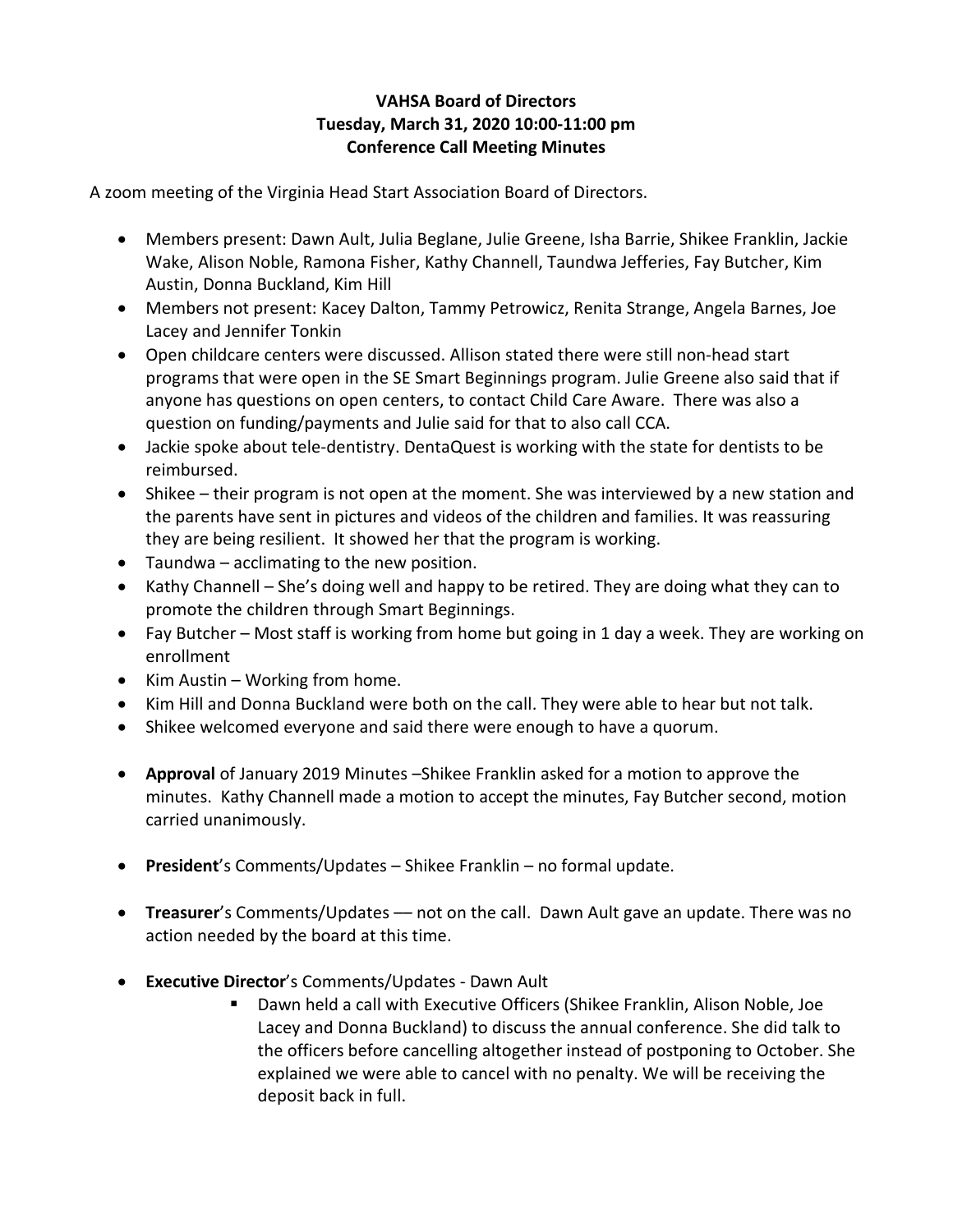- We are at a financial risk for the June and August conferences potentially being cancelled as well.
- Shikee asked if we are available to cancel the June meeting since the new order is until June 10<sup>th</sup>. Dawn and Julia will contact the Sheraton to see about cancelling.
- **F** For the August conference, we will leave it on the books for now. With cancelling the annual conference, we have October open for the Ed Summit.
- Julia spoke about a call she was on where there were other associations that were postponing their scheduled conference until the fall. They were also looking into virtual and/or live trainings.
- Dawn was discussing the "new normal" of conference calls, some even being held later in the evening with lots of early childhood stakeholders in VA.
- She also discussed a letter that she signed written by Emily Griffey of VOICES to Governor Northam, Secretary Carey, and Superintendent Lane in response to Covid19, even though they knew the stimulus package was coming, they want additional funds for CCDBG, they felt the stimulus would fall short for stabilizing the child care sector in Virginia.
- Dawn indicated from a meeting with Jenna Conway that the General Assembly will reconvene to look at the state budget. Jenna was pointing out things for child care providers, etc., the state to continue support to pay providers to accept child care subsidies for their authorized enrollment during the time programs must close for Covid 19, also other states that have authorized payments for voluntary closure. They also talked about absences. Some childcare centers were open but people weren't sending their children because of the virus/germ exposure or because the parents were not working at the time. This meant the absences were not counted toward the subsidy dollars unless the families called-in absent. They have upped the amount of absences allowed. The current policy requires parents to call in their child's absence each day the child is not in an operating program, but it does not allow any payments to programs choosing to close to avoid a community spread of the virus. They are also asking to consider paying differential to providers offering emergency childcare to essential staff. They are asking the state to absorb or reduce the parent co-pay for childcare.
- o Early Impact Virginia they are having a lot of talk about how we support home visiting. Discussion on virtual support, daily/weekly support to families and teachers.
- o NHSA is having online meetings helping with funding CACFP and the reimbursements. Working with childcare, temporarily repurposing HS/EHS centers. HS funds would not serve non-HS children. There has been a lot of discussion about this topic. Taundwa said that on a call with Dr. Bergeron, that classrooms can be utilized. She was pretty flexible, said that of course we can't use specific funds that are ear marked for HS for other programs, but the goal is for everyone to chip in and to do as much as they possibly can. She said if there is a way that you can explain what you're doing, and be as specific as possible, then they are not going to penalize people for trying to support their community. Taundwa still reached out to program specialist Latasha Shears because her question regarded the staff. Programs reported out that staff were volunteering, but the programs are continuing with wages and benefits and she